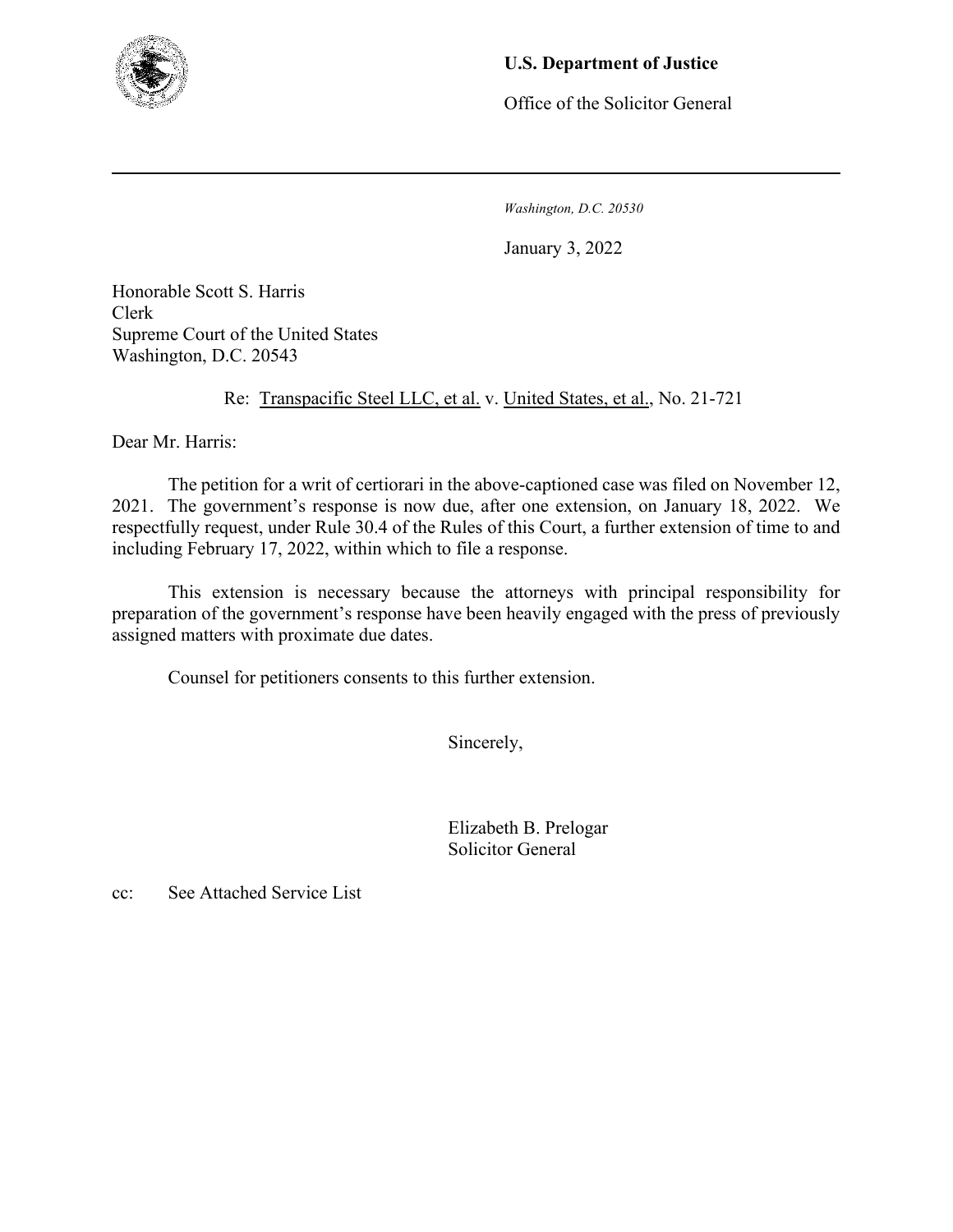21-0721 TRANSPACIFIC STEEL LLC, ET AL. USA, ET AL.

> ANDREW CARIDAS PERKINS COIE LLP 700 13TH STREET, N.W. SUITE 800 WASHINGTON, DC 20005-3960 202-654-1736 ACARIDAS@PERKINSCOIE.COM 202-624-9580(Fax)

MICHAEL P. HOUSE RESPONDENT 700 13TH STREET, N.W. WASHINGTON, DC 20005 202-654-6288

LEWIS E. LEIBOWITZ THE LAW OFFICE OF LEWIS E. LEIBOWITZ 1400 16TH STREET, NW. SUITE 350 WASHINGTON, DC 20004 202-776-1142 LEWIS.LEIBOWITZ@LELLAWOFFICE.COM

JULIE CLARK MENDOZA MORRIS, MANNING & MARTIN, LLP 1401 EYE STREET, NW SUITE 600 WASHINGTON, DC 20005 202-216-4817 JMENDOZA@MMMLAW.COM